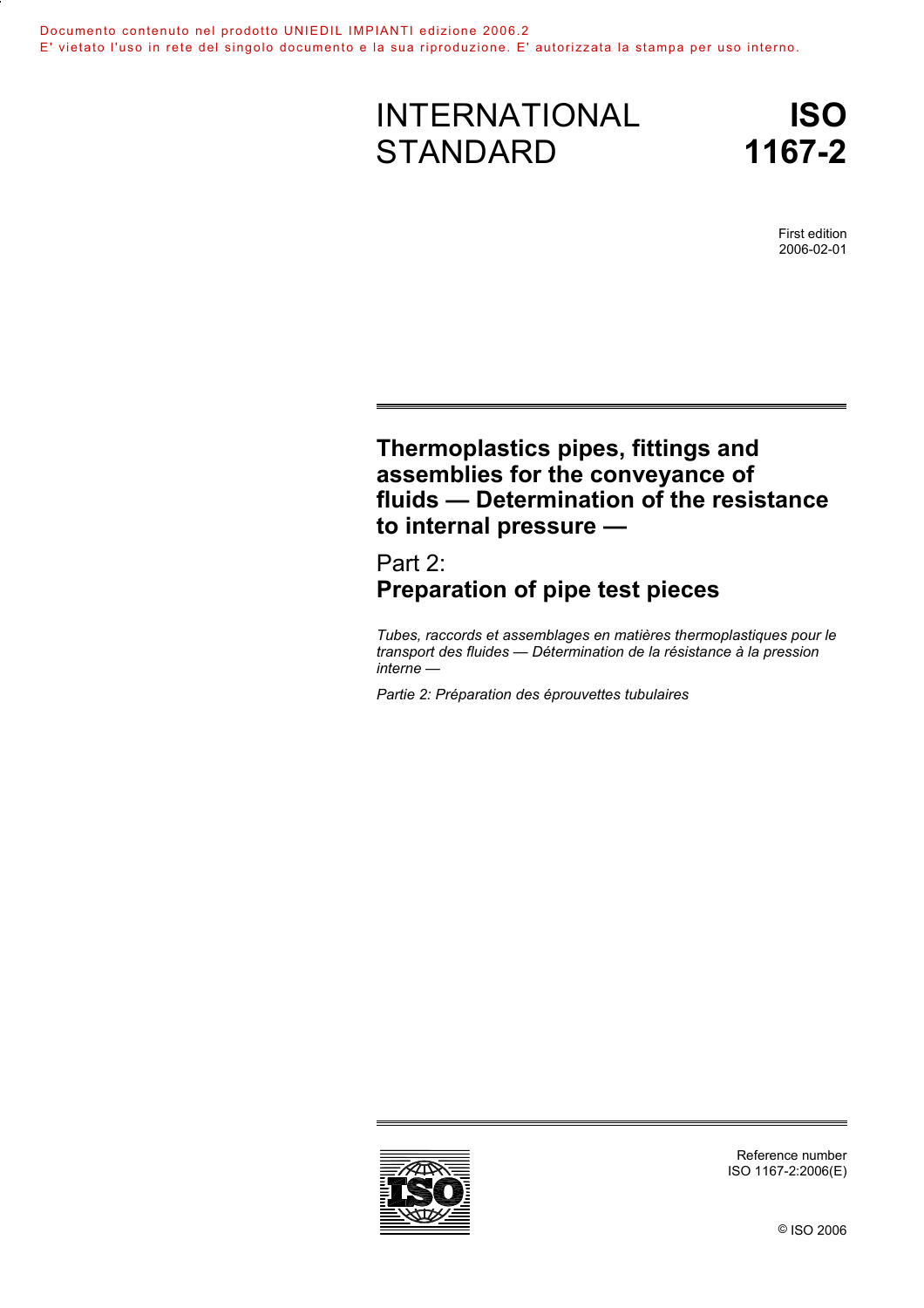# **Contents**

| 1 <sup>1</sup>          |  |
|-------------------------|--|
|                         |  |
| $\overline{\mathbf{3}}$ |  |
| $\overline{4}$          |  |
|                         |  |
|                         |  |
| 5.2                     |  |
| 5.3                     |  |
|                         |  |
|                         |  |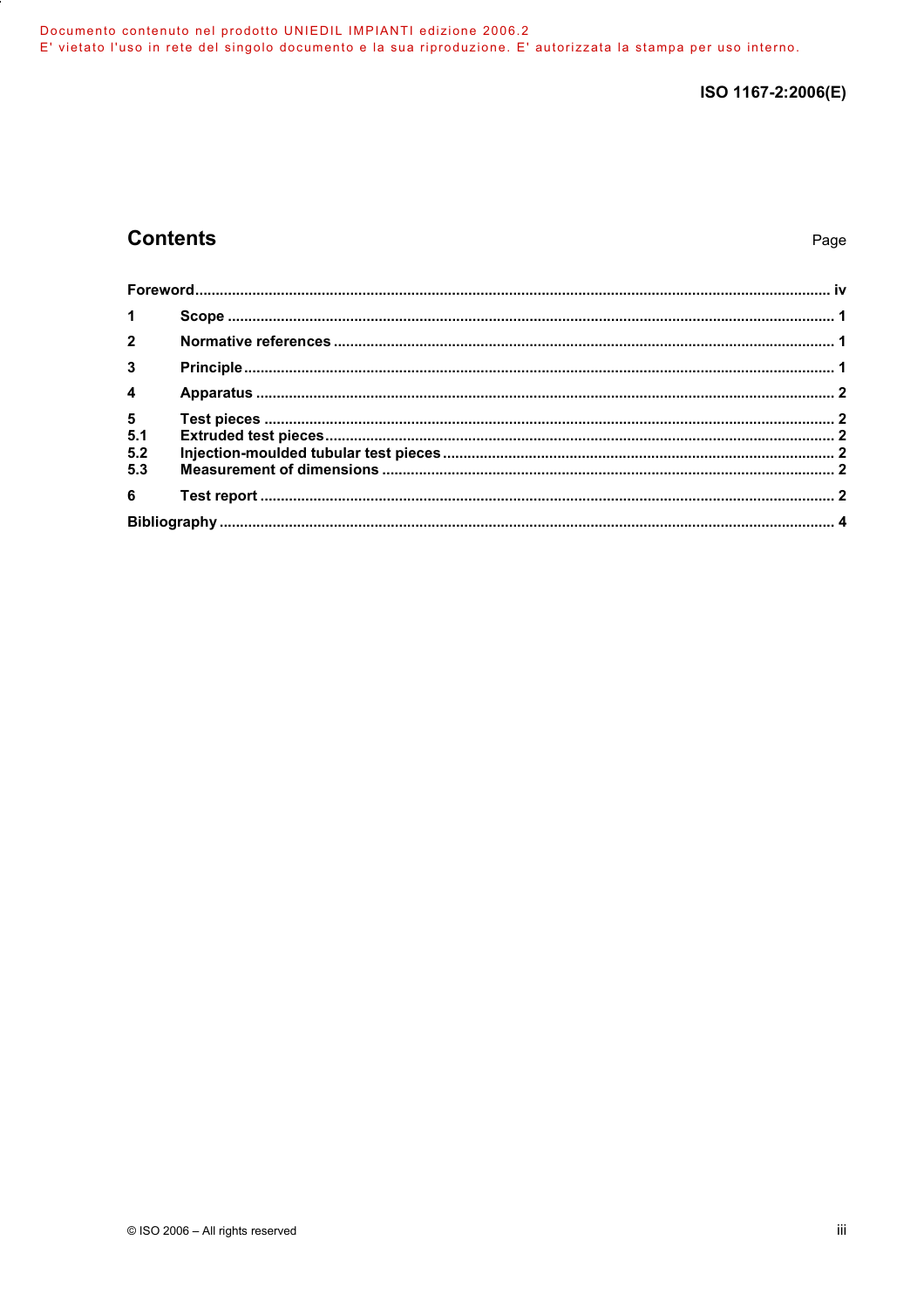### **Foreword**

ISO (the International Organization for Standardization) is a worldwide federation of national standards bodies (ISO member bodies). The work of preparing International Standards is normally carried out through ISO technical committees. Each member body interested in a subject for which a technical committee has been established has the right to be represented on that committee. International organizations, governmental and non-governmental, in liaison with ISO, also take part in the work. ISO collaborates closely with the International Electrotechnical Commission (IEC) on all matters of electrotechnical standardization.

International Standards are drafted in accordance with the rules given in the ISO/IEC Directives, Part 2.

The main task of technical committees is to prepare International Standards. Draft International Standards adopted by the technical committees are circulated to the member bodies for voting. Publication as an International Standard requires approval by at least 75 % of the member bodies casting a vote.

Attention is drawn to the possibility that some of the elements of this document may be the subject of patent rights. ISO shall not be held responsible for identifying any or all such patent rights.

ISO 1167-2 was prepared by Technical Committee ISO/TC 138, *Plastics pipes, fittings and valves for the transport of fluids*, Subcommittee SC 5, *General properties of pipes, fittings and valves of plastic materials and their accessories — Test methods and basic specifications*.

This first edition of ISO 1167-2, together with ISO 1167-1, cancels and replaces ISO 1167:1996 and, together with ISO 1167-3, cancels and replaces ISO 12092:2000, of which it constitutes a technical revision.

ISO 1167 consists of the following parts, under the general title *Thermoplastics pipes, fittings and assemblies for the conveyance of fluids — Determination of the resistance to internal pressure*:

- *Part 1: General method*
- *Part 2: Preparation of pipe test pieces*
- *Part 3: Preparation of components*
- *Part 4: Preparation of assemblies*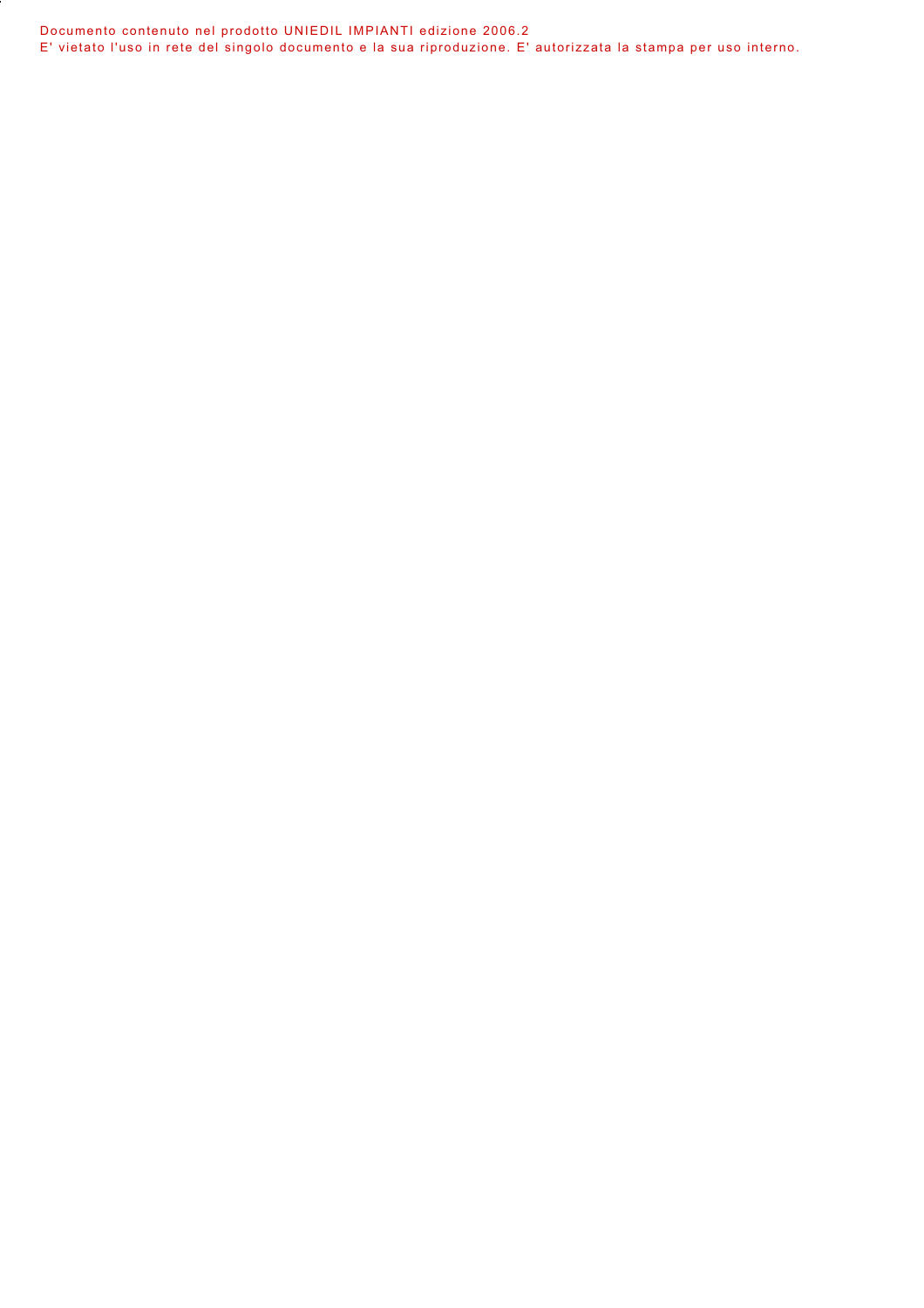# **Thermoplastics pipes, fittings and assemblies for the conveyance of fluids — Determination of the resistance to internal pressure —**

# Part 2: **Preparation of pipe test pieces**

### **1 Scope**

This part of ISO 1167 specifies the dimensions and method for preparation of extruded, or injection-moulded tubular, test pieces used to determine the resistance of thermoplastics pipes to internal hydrostatic pressure according to ISO 1167-1.

### **2 Normative references**

The following referenced documents are indispensable for the application of this document. For dated references, only the edition cited applies. For undated references, the latest edition of the referenced document (including any amendments) applies.

ISO 1167-1:2006, *Thermoplastics pipes, fittings and assemblies for the conveyance of fluids — Determination of the resistance to internal pressure — Part 1: General method*

ISO 3126, *Plastics piping systems — Plastics components — Determination of dimensions*

### **3 Principle**

Pipe test pieces may be obtained by extrusion or injection-moulding. The extruded test pieces are used for material and pipe testing, whereas the injection-moulded tubular test pieces are used for testing injection moulding materials only.

The injection-moulded tubular test pieces make it possible to determine the time-related behaviour of the injection moulding material for fittings under hydrostatic pressure and under the same conditions as specified for extruded pipes. It is possible to extrapolate the results in accordance with a method such as that specified in ISO 9080 in order to determine the MRS (minimum required strength) and to classify the material using ISO 12162. The tubular test pieces also make it possible to verify individual points on previously established stress/time regression curves as a minimum material test requirement.

NOTE If the compound used for the injection-moulding of components can also be extruded, then its time-related behaviour can be investigated using either injection-moulded or extruded tubular test pieces.

After conditioning, test pieces consisting of a portion of pipe sufficient to provide the required free length as a function of the diameter of the pipe are subjected to a specified internal hydrostatic pressure or stress for a specified period of time or until the test piece(s) fail(s), in accordance with ISO 1167-1.

The number of test pieces, conditioning and details of the test report are given in ISO 1167-1.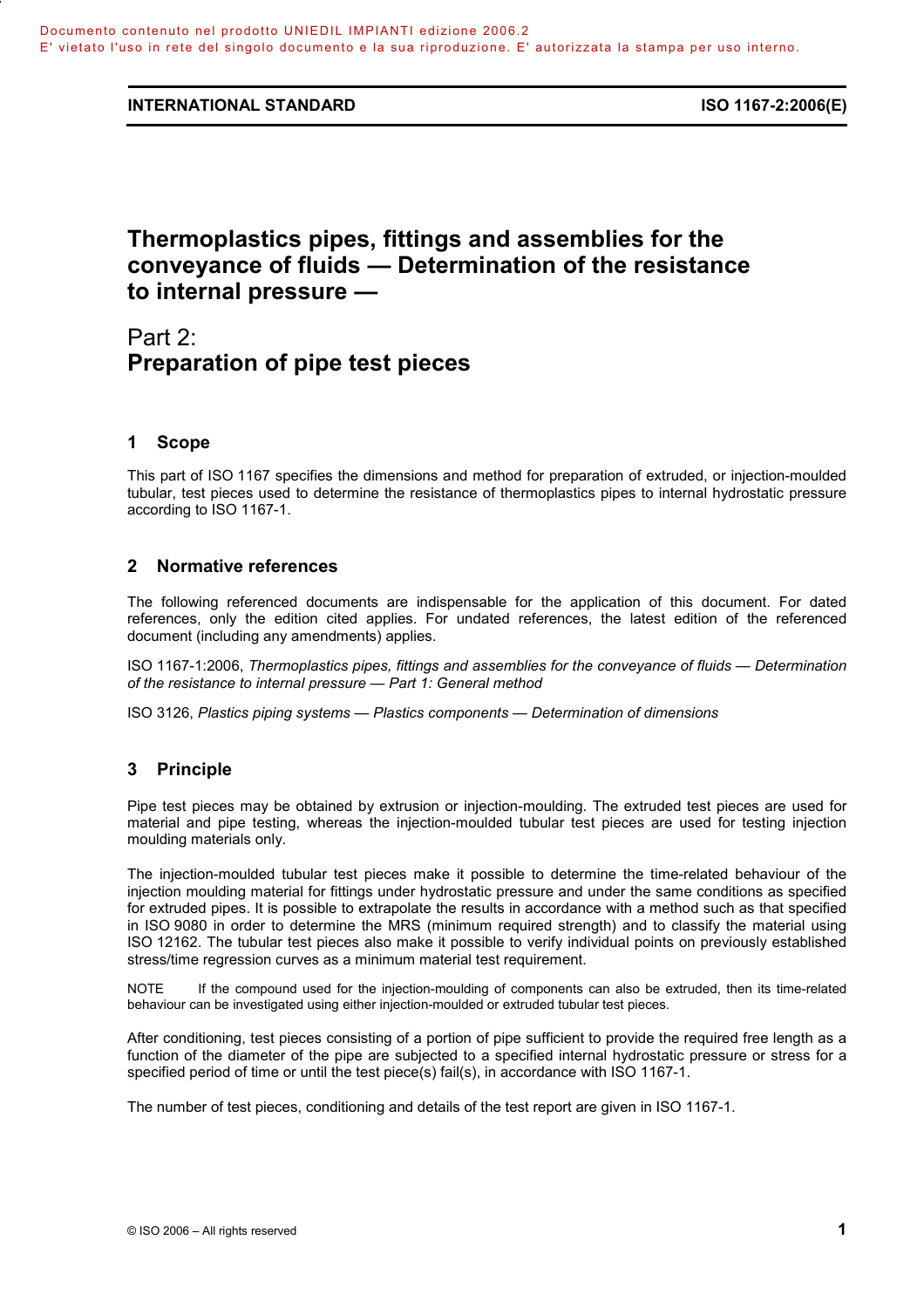### **4 Apparatus**

- **4.1 End caps**, as specified in the standard making reference to ISO 1167-1.
- **4.2 Means of measuring the wall thickness**, conforming to ISO 3126.
- **4.3 Means of measuring the mean outside diameter of the pipe**, conforming to ISO 3126, e.g. Pi-tape.

#### **5 Test pieces**

#### **5.1 Extruded test pieces**

#### **5.1.1 Free length**

The free length,  $l_0$ , of the pipe between the end caps shall be at least three times the nominal outside diameter  $d_n$ , with a minimum of 250 mm.

If, for pipes with *d*n greater than 315 mm, the specified minimum free length cannot be achieved, a shorter free length may be chosen with a minimum of two times  $d_n$ , unless otherwise specified in the referring standard or specification.

#### **5.1.2 Total length**

For type B end caps (see ISO 1167-1:2006, 5.1), the total length of the test piece shall be such that movement of the test piece between the end caps is accommodated during the test, thus making allowance for thermal expansion.

#### **5.2 Injection-moulded tubular test pieces**

Injection-moulded test pieces shall conform to the following requirements for the dimensions shown in Figure 1.

The nominal outside diameter  $d_n$  of the test pieces shall be between 25 mm and 110 mm inclusive. The wall thickness will depend on the material concerned.

The free length  $l_0$  of the test pieces, excluding the ends, shall be  $3d_n$ , except for test pieces  $d_n \geq 50$  mm, for which the minimum free length shall be 140 mm.

Injection-moulded test pieces with a longitudinal fusion line and both ends open should preferably be used for comparative and investigative purposes only.

The injection-moulding parameters can strongly influence the stresses in the injection-moulded test piece.

#### **5.3 Measurement of dimensions**

If necessary for the calculation of the test pressure (see ISO 1167-1:2006, 7.2), find and determine, in accordance with ISO 3126, the minimum wall thickness and the mean outside diameter of the free length of the test piece, using apparatus conforming to 4.2 and 4.3. These measurements shall be used for further calculations. The rounding up procedure of ISO 3126 shall not be applied.

### **6 Test report**

Record the information required in order to comply with ISO 1167-1:2006, Clause 11 and include the method of manufacture of the test piece, i.e. by extrusion or by injection moulding.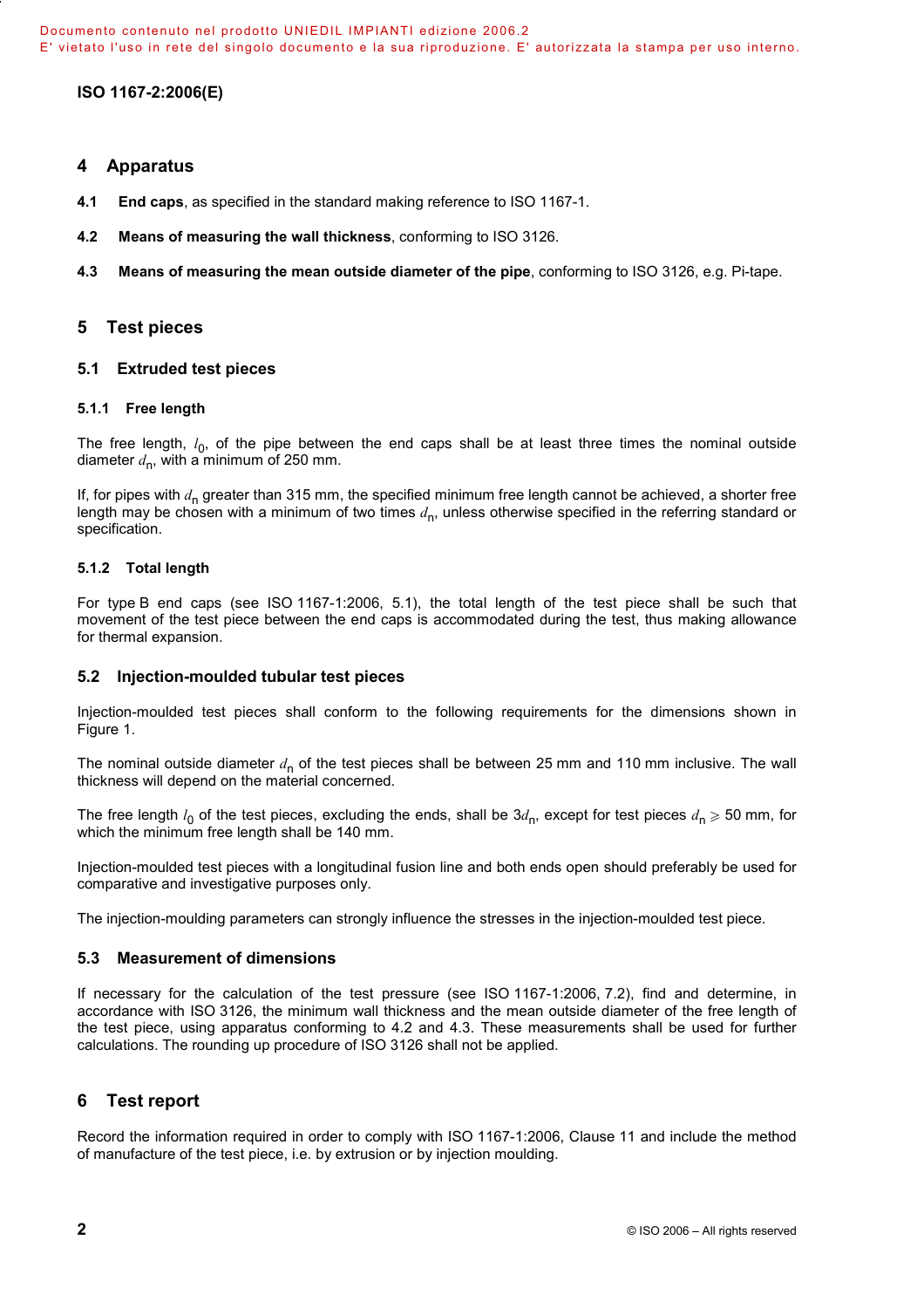

**Figure 1 — Injection-moulded test pieces**